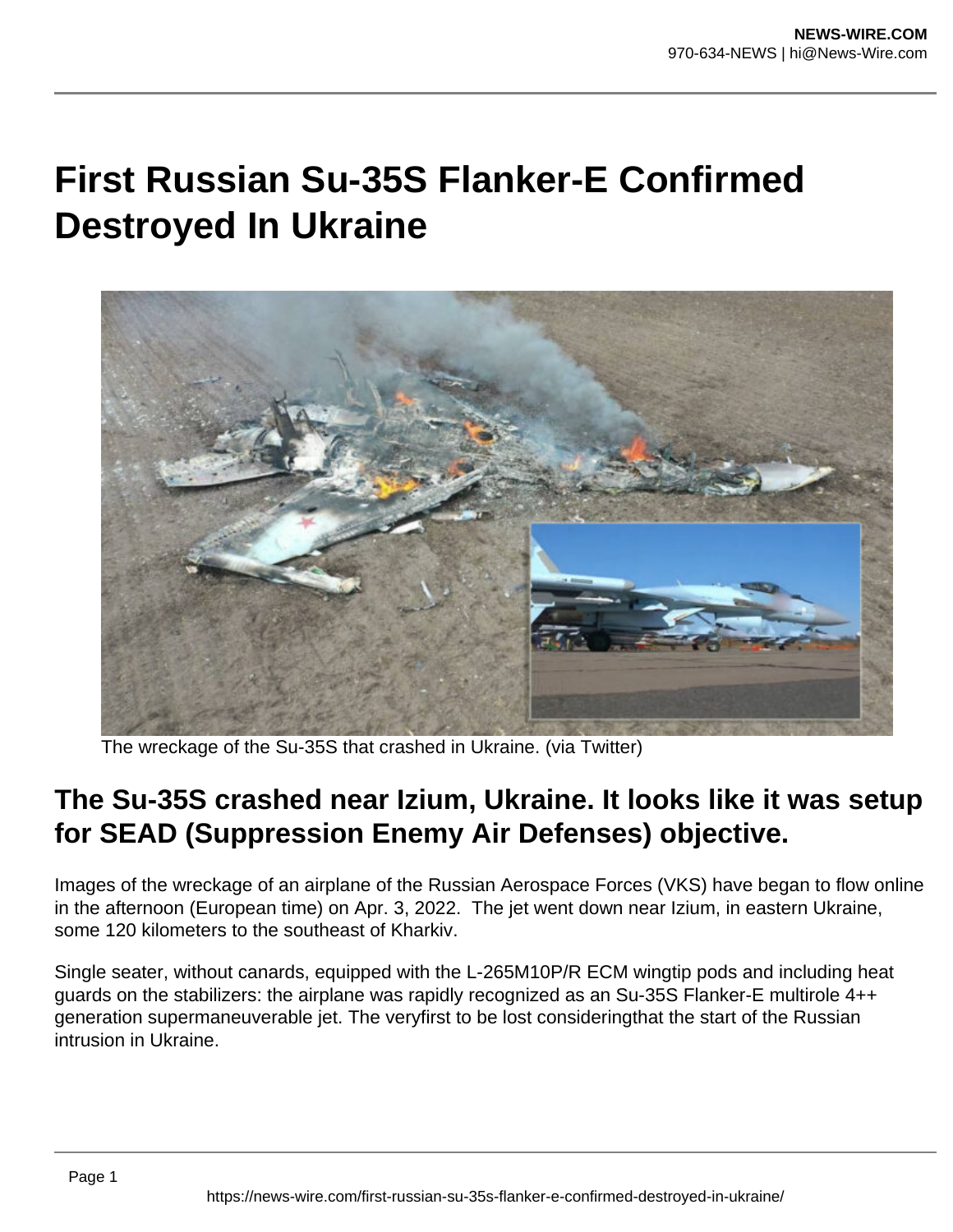A Russian Sukhoi Su-35 downed near Izium pic.twitter.com/YmoasatJBP

— Illia Ponomarenko ?CHELOR'SDEGREE? (@IAPonomarenko) April 3, 2022

We can see Russian domination in the air. pic.twitter.com/onNogXuBik

— Kriegsforscher (@OSINTua) April 3, 2022

#???? (??CHELOR'SDEGREE?????????) ?????CHELOR'SDEGREE????CHELOR'SDEGREE?? ???., 03/04/22, ??? ????CHELOR'SDEGREE? ?????? ????CHELOR'SDEGREE? https://t.co/NqioUcnVOF #???? #????????? #RussianUkrainianWar pic.twitter.com/5j1VVxIxQA

— Necro Mancer (@666\_mancer) April 3, 2022

The pilot of the Flanker derivative endured the ejection and was caught by the Ukrainian forces:

One of the pilots of the downed Russian Su-35 fight airplane in the Izyum Oblast was caught by the Ukrainian military previously today.

So far, efforts by the Russians to evacuate the pilots by helicopters have failed. pic.twitter.com/aaKEYGAtGn

— CaucasusWarReport (@Caucasuswar) April 3, 2022

According to the Ukrainian sources, the Su-35S was shot down by the Ukrainian air defenses, although this can't be confirmed at the minute. A video apparently revealing the airplane, in flames, coming down, has emerged.

Russian airplane supposedly shot down near Izyum pic.twitter.com/9y4DTZt68H

— OSINTtechnical (@Osinttechnical) April 3, 2022

The Su-35S "Flanker E" is the 4++ generation alternative of the Su-27 Flanker airplane.

The multirole airplane functions thrust-vectoring, radar-absorbent paint, Irbis-E passive digitally scanned selection radar, IRST (Infra-Red Search and Track), the Khibiny radar jamming system along with the capability to usage some intriguing weapons, consistingof the ultra-long variety R-37M air-to-air rocket that might target HVAA (High Value Air Assets) such as AWACS and tanker airplane.